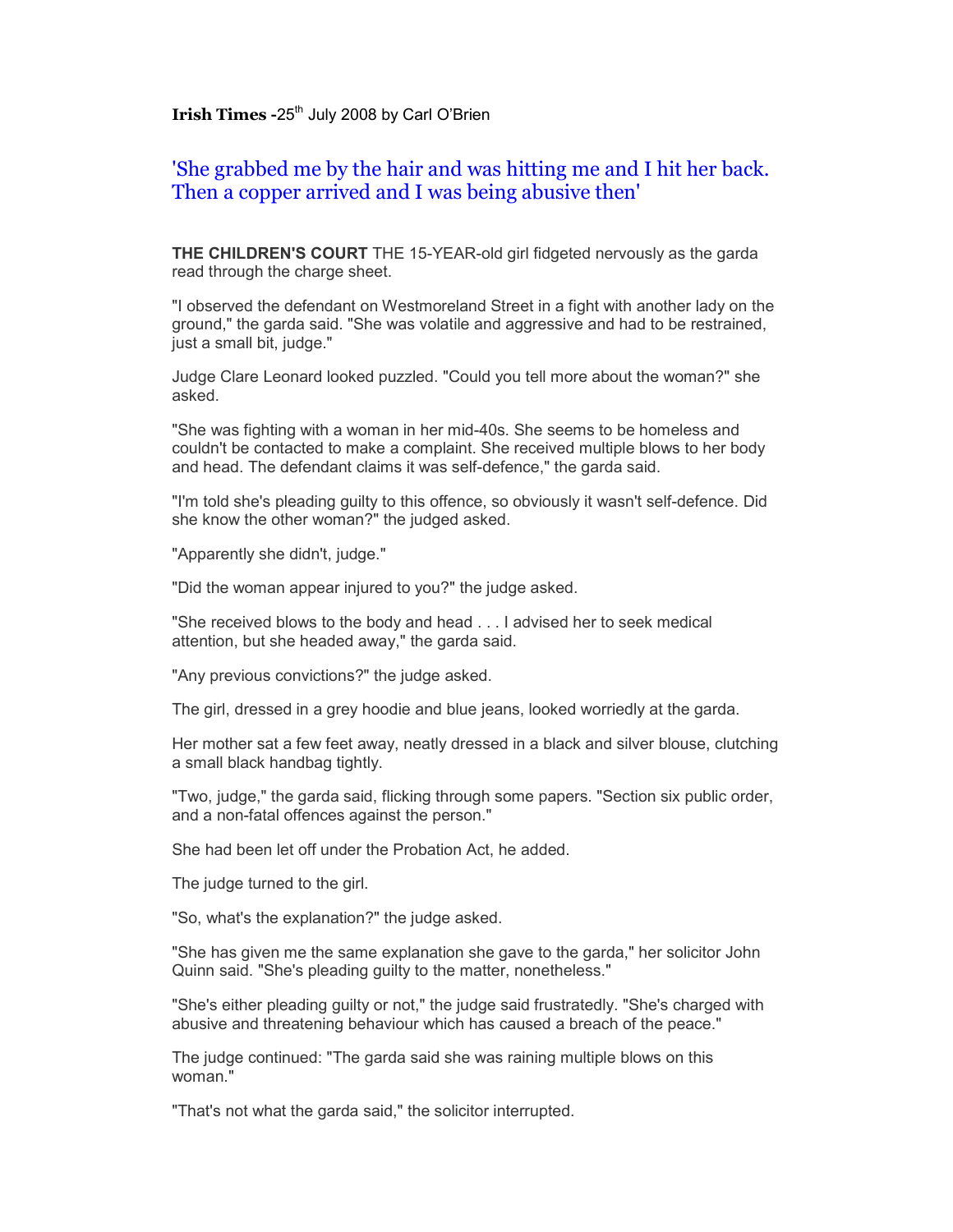"What was her behaviour like?" she said, turning to the garda.

"Of a violent nature, judge. On arriving at the scene, the defendant had her leg on the ground and was pulling her hair. She received several blows."

"It's either a plea of guilty or not guilty. She's either accepting responsibility or not," the judge said. "I'll put it to second calling."

The girl stormed out and sighed loudly as she checked her mobile phone.

After an adjournment of half an hour, the case resumed.

"She's accepting some guilt," her solicitor said. "She says the person attacked her first; but she accepts she stayed involved in the incident."

"What was she doing on Westmoreland Street at 10.30pm?" the judge asked.

"I was allowing her to meet another friend, but she stayed out," her mother said.

"Judge," the garda replied, "there is a public order and assault on May 6th - this was a fortnight before this incident."

"So she's out and commits an offence like this?" the judged said indignantly. "And she commits another within a fortnight?"

The girl suddenly exploded into a torrent of words.

"Judge, I was at the bus stop and a man asked me for a cigarette and I said, yeah. It was my last one, but then this other woman asked me for one. I said no, she started calling me names and grabbed me by the hair and was hitting me and I hit her back. Then a copper arrived and I was being abusive then."

Her mother intervened in a calm voice.

"I have her on a curfew, judge, nine o'clock. A curfew, is that what you call it?"

The girl's solicitor intervened.

"Her mother has been ill, judge," he said. "She had brain surgery earlier this year. And she has a hospital appointment this afternoon and may have emphysema," the solicitor said.

The girl had been going to school in the midlands, he said, and was due to attend a Youthreach course this September.

"I'd respectfully suggest you mind her more closely," the judge said, looking at the girl's mother. "She shouldn't be let near Westmoreland Street."

"Or town, judge," the mother suggested.

"Obviously it's of concern that she's reoffended in the same fashion so quickly . . . I'll put it back for a probation report. I'll give it six weeks."

The girl sighed quietly to her herself.

"Is she on drink or drugs?" the judge asked.

"No. She does have ADHD," the girl's mother said. "She's on medication for it."